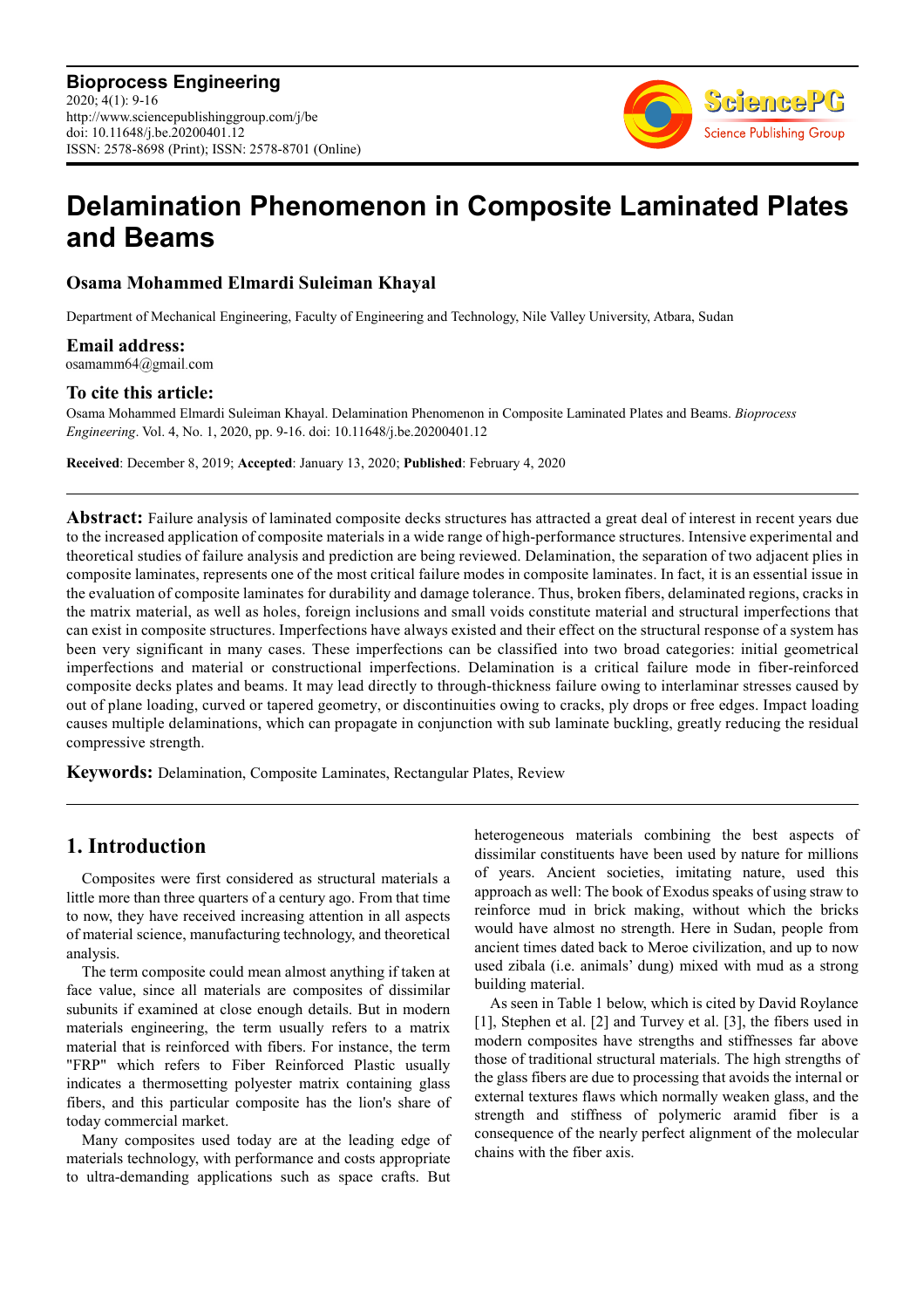*Table 1. Properties of composite reinforcing fibers.* 

| <b>Material</b> | E(GN/m <sup>2</sup> ) | $\sigma_b$ (GN/m <sup>2</sup> ) | (%)<br>$\varepsilon_{h}$ |
|-----------------|-----------------------|---------------------------------|--------------------------|
| E-glass         | 72.4                  | 2.4                             | 2.6                      |
| S-glass         | 85.5                  | 4.5                             | 2.0                      |
| Aramid          | 124                   | 3.6                             | 2.3                      |
| Boron           | 400                   | 3.5                             | 1.0                      |
| H S graphite    | 253                   | 4.5                             | 1.1                      |
| H M graphite    | 520                   | 2.4                             | 0.6                      |

| <b>Material</b> |      | $\rho$ (Mg/m <sup>3</sup> ) $E/\rho$ (MN.m/kg) | $\sigma_b/\rho$<br>(MN.m/kg) |
|-----------------|------|------------------------------------------------|------------------------------|
| E-glass         | 2.54 | 28.5                                           | 0.95                         |
| S-glass         | 2.49 | 34.3                                           | 1.8                          |
| Aramid          | 1.45 | 86                                             | 2.5                          |
| <b>Boron</b>    | 2.45 | 163                                            | 1.43                         |
| H S graphite    | 1.80 | 140                                            | 2.5                          |
| H M graphite    | 1.85 | 281                                            | 1.3                          |

Where E is Young's modulus,  $\sigma_b$  is the breaking stress,  $\varepsilon_b$  is the breaking strain, and  $\rho$  is the mass density.

These materials are not generally usable as fibers alone, and typically they are impregnated by a matrix material that acts to transfer loads to the fibers, and also to protect the fibers from abrasion and environmental attack. The matrix dilutes the properties to some degree, but even so very high specific (weight–adjusted) properties are available from these materials. Polymers are much more commonly used, with unsaturated styrene–hardened polyesters having the majority of low to medium performance applications and Epoxy or more sophisticated thermosets having the higher end of the market. Thermoplastic matrix composites are increasingly attractive materials, with processing difficulties being perhaps their principal limitation.

Recently, composite materials are increasingly used in many mechanical, civil, and aerospace engineering applications due to two desirable features: the first one is their high specific stiffness (i.e. stiffness per unit density) and high specific strength (i.e. strength per unit density), and the second is their properties that can be tailored through variation of the fiber orientation and stacking sequence which gives the designers a wide spectrum of flexibility. The incorporation of high strength, high modulus and low-density filaments in a low strength and a low modulus matrix material is known to result in a structural composite material with a high strength to weight ratio. Thus, the potential of a two-material composite for use in aerospace, under-water, and automotive structures has stimulated considerable research activities in the theoretical prediction of the behavior of these materials. One commonly used composite structure consists of many layers bonded one on top of another to form a high-strength laminated composite plate. Each lamina is fiber reinforced along a single direction, with adjacent layers usually having different filament orientations. For these reasons, composites are continuing to replace other materials used in structures such as conventional materials. In fact, composites are the potential structural materials of the future as their cost continues to decrease due to the continuous improvements in production techniques and the expanding rate of sales.

#### *1.1. Structure of Composites*

There are many situations in engineering where no single material will be suitable to meet a particular design requirement. However, two materials in combination may possess the desired properties and provide a feasible solution to the materials selection problem. A composite can be defined as a material that is composed of two or more distinct phases, usually a reinforced material supported in a compatible matrix, assembled in prescribed amounts to achieve specific physical and chemical properties.

In order to classify and characterize composite materials, distinction between the following two types is commonly accepted; see Vernon [4], Jan Stegmann and Erik Lund [5], and David Roylance [1].

- 1. Fibrous composite materials: Which are composed of high strength fibers embedded in a matrix. The functions of the matrix are to bond the fibers together to protect them from damage, and to transmit the load from one fiber to another. {See Figure 1}.
- 2. Particulate composite materials: These are composed of particles encased within a tough matrix, e.g. powders or particles in a matrix like ceramics.



*Figure 1. Structure of a fibrous composite.* 

In this study the focus will be on fiber reinforced composite materials, as they are the basic building element of a rectangular laminated plate structure. Typically, such a material consists of stacks of bonded-together layers (i.e. laminas or plies) made from fiber reinforced material. The layers will often be oriented in different directions to provide specific and directed strengths and stiffnesses of the laminate. Thus, the strengths and stiffnesses of the laminated fiber reinforced composite material can be tailored to the specific design requirements of the structural element being built.

#### *1.2. Mechanical Properties of a Fiber Reinforced Lamina*

Composite materials have many mechanical characteristics, which are different from those of conventional engineering materials such as metals. More precisely, composite materials are often both inhomogeneous and non-isotropic. Therefore, and due to the inherent heterogeneous nature of composite materials, they can be studied from a micromechanical or a macro mechanical point of view. In micromechanics, the behavior of the inhomogeneous lamina is defined in terms of the constituent materials; whereas in macro mechanics the material is presumed homogeneous and the effects of the constituent materials are detected only as averaged apparent macroscopic properties of the composite material. This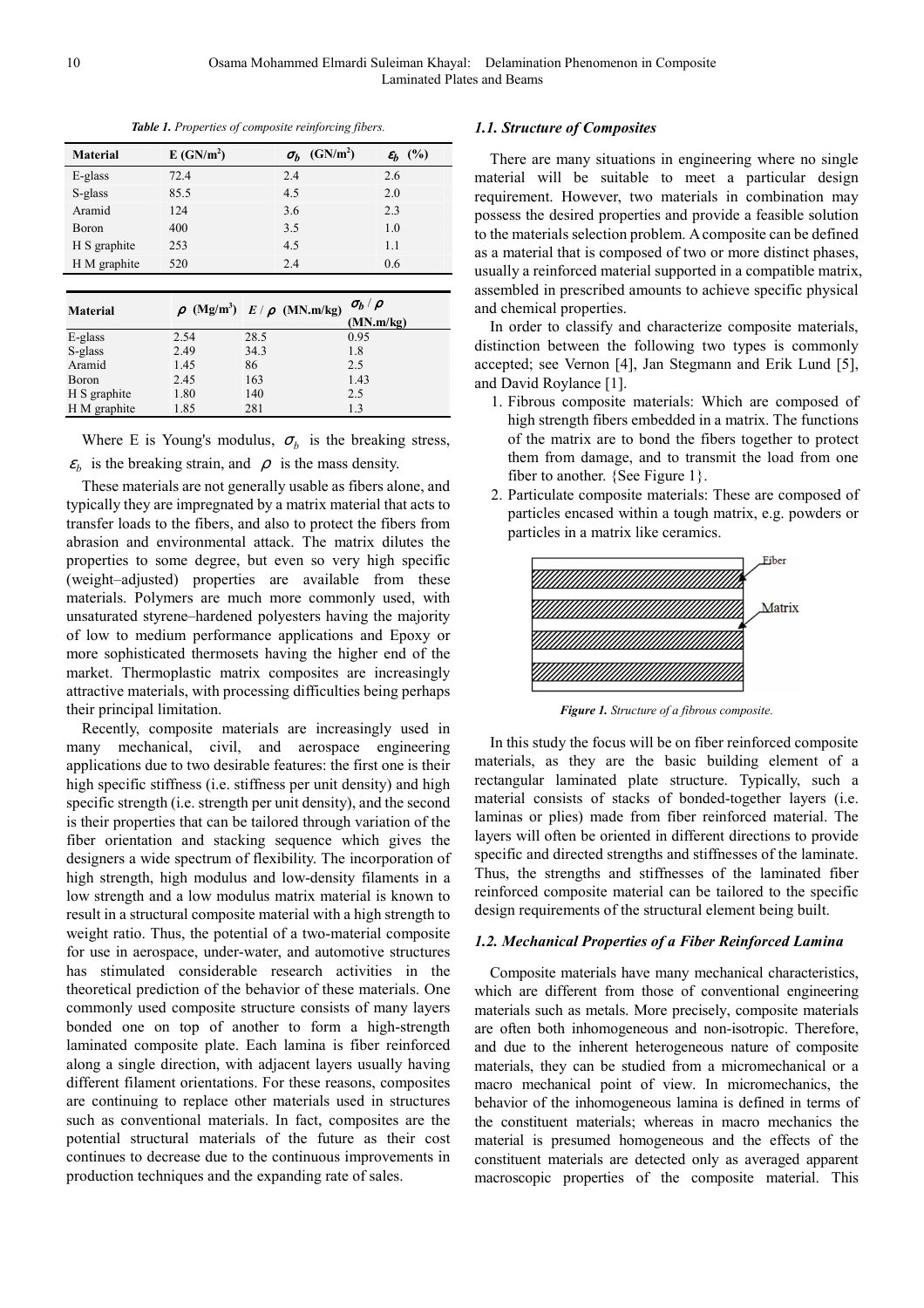approach is generally accepted when modeling gross response of composite structures. The micromechanics approach is more convenient for the analysis of the composite material because it studies the volumetric percentages of the constituent materials for the desired lamina stiffnesses and strengths, i.e. the aim of micromechanics is to determine the moduli of elasticity and strength of a lamina in terms of the moduli of elasticity, and volumetric percentage of the fibers and the matrix. To explain further, both the fibers and the matrix are assumed homogeneous, isotropic and linearly elastic.

Stiffness and Strength of a Lamina

The fibers may be oriented randomly within the material, but it is also possible to arrange for them to be oriented preferentially in the direction expected to have the highest stresses. Such a material is said to be anisotropic (i.e. different properties in different directions), and control of the anisotropy is an important means of optimizing the material for specific applications. At a microscopic level, the properties of these composites are determined by the orientation and distribution of the fibers, as well as by the properties of the fiber and matrix materials.

Consider a typical region of material of unit dimensions, containing a volume fraction, Vf of fibers all oriented in a single direction. The matrix volume fraction is then,  $V_m = 1 - V_f$ . This region can be idealized by gathering all the fibers together, leaving the matrix to occupy the remaining volume. If a stress  $\sigma_l$  is applied along the fiber direction, the fiber and matrix phases act in parallel to support the load. In these parallel connections the strains in each phase must be the same, so the strain  $\varepsilon_l$  in the fiber direction can be written as:

$$
\varepsilon_l = \varepsilon_f = \varepsilon_m \tag{1}
$$

(Where: the subscripts l, f and m denote the lamina, fibers and matrix respectively).

The forces in each phase must add to balance the total load on the material. Since the forces in each phase are the phase stresses times the area (here numerically equal to the volume fraction), we have

$$
\sigma_l = \sigma_f V_f + \sigma_m V_m = E_f \varepsilon_l V_f + E_m \varepsilon_l V_m \qquad (2)
$$

The stiffness in the fiber direction is found by dividing the stress by the strain:

$$
E_l = \frac{\sigma_l}{\varepsilon_l} = E_f V_f + E_m V_m \tag{3}
$$

(Where: E is the longitudinal Young's modulus)

This relation is known as a rule of mixtures prediction of the overall modulus in terms of the moduli of the constituent phases and their volume fractions.

Rule of mixtures estimates for strength proceed along lines similar to those for stiffness. For instance, consider a unidirectional reinforced composite that is strained up to the value at which the fiber begins to fracture. If the matrix is more ductile than the fibers, then the ultimate tensile strength of the lamina in equation (2) will be transformed to:

$$
\sigma_1^{\mathrm{u}} = \sigma_f^{\mathrm{u}} V_f + \sigma_m^f \left( 1 - V_f \right) \tag{4}
$$

Where the superscript u denotes an ultimate value, and  $\sigma_m^f$  is the matrix stress when the fibers fracture as shown in Figure 2.



*Figure 2. Stress-strain relationships for fiber and matrix.* 

It is clear that if the fiber volume fraction is very small, the behavior of the lamina is controlled by the matrix.

This can be expressed mathematically as follows:

$$
\sigma_l^u = \sigma_m^u \left( 1 - V_f \right) \tag{5}
$$

If the lamina is assumed to be useful in practical applications, then there is a minimum fiber volume fraction that must be added to the matrix. This value is obtained by equating equations (4) and (5) i.e.

$$
V_{\min} = \frac{\sigma_m^u \sigma_m^f}{\sigma_f^u + \sigma_m^u - \sigma_m^f}
$$
 (6)

The variation of the strength of the lamina with the fiber volume fraction is illustrated in Figure 3. It is obvious that when  $0 < V_f < V_{\text{min}}$  the strength of the lamina is dominated by the matrix deformation which is less than the matrix strength. But when the fiber volume fraction exceeds a critical value (i.e.  $Vf > VCritical$ ), Then the lamina gains some strength due to the fiber reinforcement.



*Figure 3. Variation of unidirectional lamina strength with the fiber volume fraction.*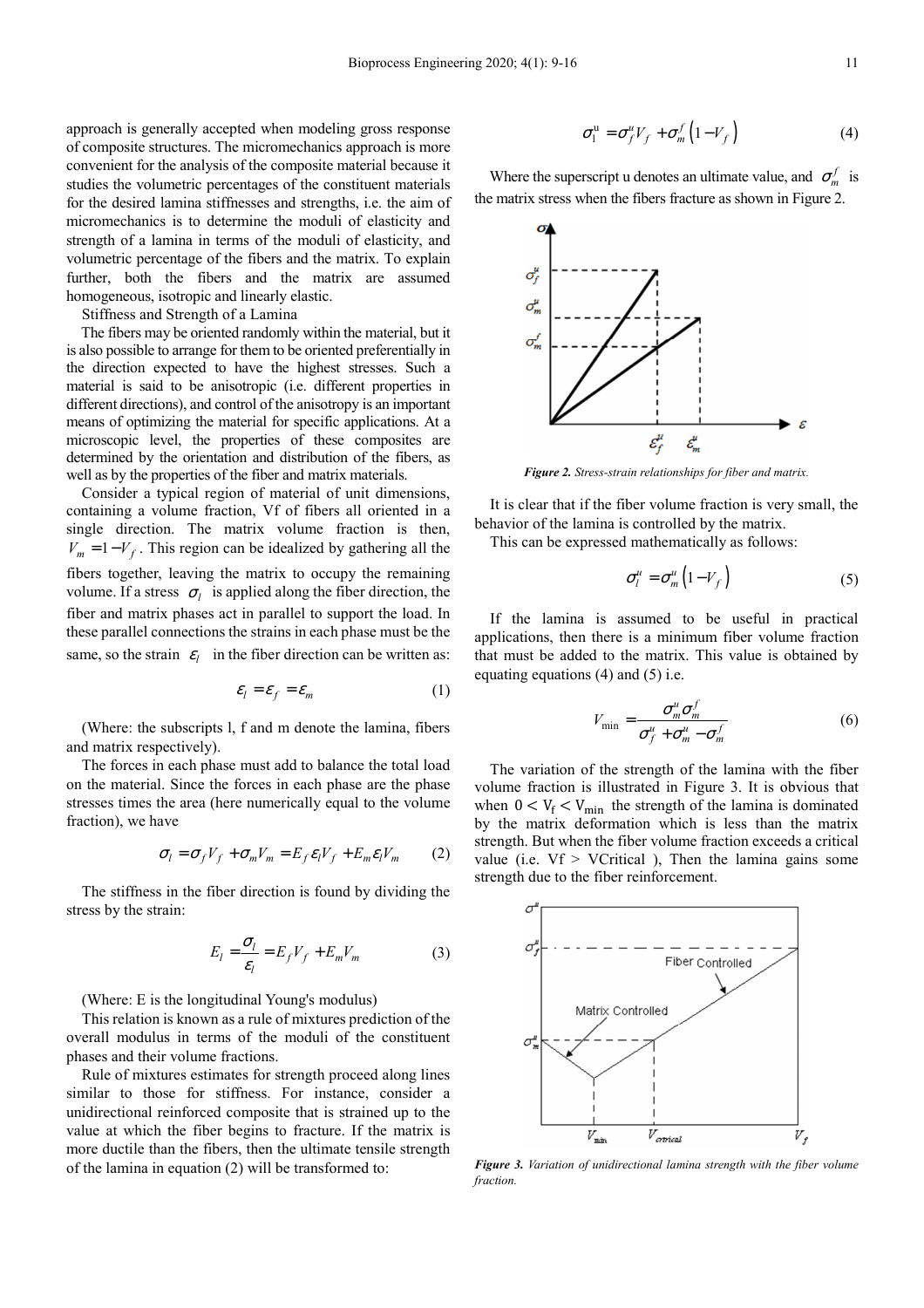The micromechanical approach is not responsible for the many defects which may arise in fibers, matrix, or lamina due to their manufacturing. These defects, if they exist include misalignment of fibers, cracks in matrix, non-uniform distribution of the fibers in the matrix, voids in fibers and matrix, delaminated regions, and initial stresses in the lamina as a result of its manufacture and further treatment. The above-mentioned defects tend to propagate as the lamina is loaded causing an accelerated rate of failure. The experimental and theoretical results in this case tend to differ. Hence, due to the limitations necessary in the idealization of the lamina components, the properties estimated on the basis of micromechanics should be proved experimentally. The proof includes a very simple physical test in which the lamina is considered homogeneous and orthotropic. In this test, the ultimate strength and modulus of elasticity in a direction parallel to the fiber direction can be determined experimentally by loading the lamina longitudinally. When the test results are plotted, as in Figure 4 below, the required properties may be evaluated as follows: -



*Figure 4. Unidirectional lamina loaded in the fiber-direction.*

Similarly, the properties of the lamina in a direction perpendicular to the fiber direction can be evaluated in the same procedure.

#### *1.3. Analytical Modeling of Composite Laminates*

The properties of a composite laminate depend on the geometrical arrangement and the properties of its constituents. The exact analysis of such structure–property relationship is rather complex because of many variables involved. Therefore, a few simplifying assumptions regarding the structural details and the state of stress within the composite have been introduced.

It has been observed, that the concept of representative volume element and the selection of appropriate boundary conditions are very important in the discussion of micromechanics. The composite stress and strain are defined as the volume averages of the stress and strain fields, respectively, within the representative volume element. By finding relations between the composite stresses and the composite strains in terms of the constituent properties, expressions for the composite moduli could be derived. In addition, it has been shown that, the results of advanced methods can be put in a form similar to the rule of mixtures equations.

Prediction of composite strengths is rather difficult because there are many unknown variables and also because failure critically depends on defects. However, the effects of constituents including fiber–matrix interface on composite strengths can be qualitatively explained. Certainly, failure modes can change depending on the material combinations. Thus, an analytical model developed for one material combination cannot be expected to work for a different one. Ideally a truly analytical model will be applicable to material combination. However, such an analytical model is not available at present. Therefore, it has been chosen to provide models each of which is applicable only to a known failure mode. Yet, they can explain many of the effects of the constituents. (Refer to Ref. [2]).

## **2. Literature Review**

Delamination is important phenomenon damage in the laminated composite materials due to weakness of reinforcement through the thickness. The study of the delamination of a laminate may be performed using an approach of fracture mechanics or by introducing appropriate constitutive laws of the interface between the layers constituting the laminate. From a physical point of view, it is reasonable to assume that the second approach can be related to fracture mechanics. In fact, when decohesion occurs between adjacent layers, there is evolution of delaminated surface which is equivalent to the propagation of a crack in a direction a priori known. The literature dealing with the phenomenon of delaminationis very large. A presentation of several structures subjected to the phenomenon of delamination, can be found in [6, 7]. The delamination phenomenon can be caused by concentration of interlaminar stresses that occur in the vicinity of the free edges or in around of the holes in laminated plates [8]. In addition, the interlaminar defects can grow under a compressive loading. In this case the thin laminated layers degrade (deboning interfaces) and are responsible for increased stresses in the vicinity of the boundaries of delaminated surfaces. In the analysis of the delamination can be distinguished the stage of the crack initiation from the phase of the crack propagation. For prediction of the initiation of a crack from a free edge, the technical Cal culations of the effect of the edge of elasticity [9, 10], related to criteria based on the average of the normal stresses on a characteristic distance from the edge of the structure [11] are usually used in post- processor of an elastic design in laminated structures. Delamination does not occur necessarily where the stresses are highest. In the phase of the propagation of a delamination established, approaches based on the linear fracture mechanics are generally used. The rate of energy release G is a parameter that is often used to describe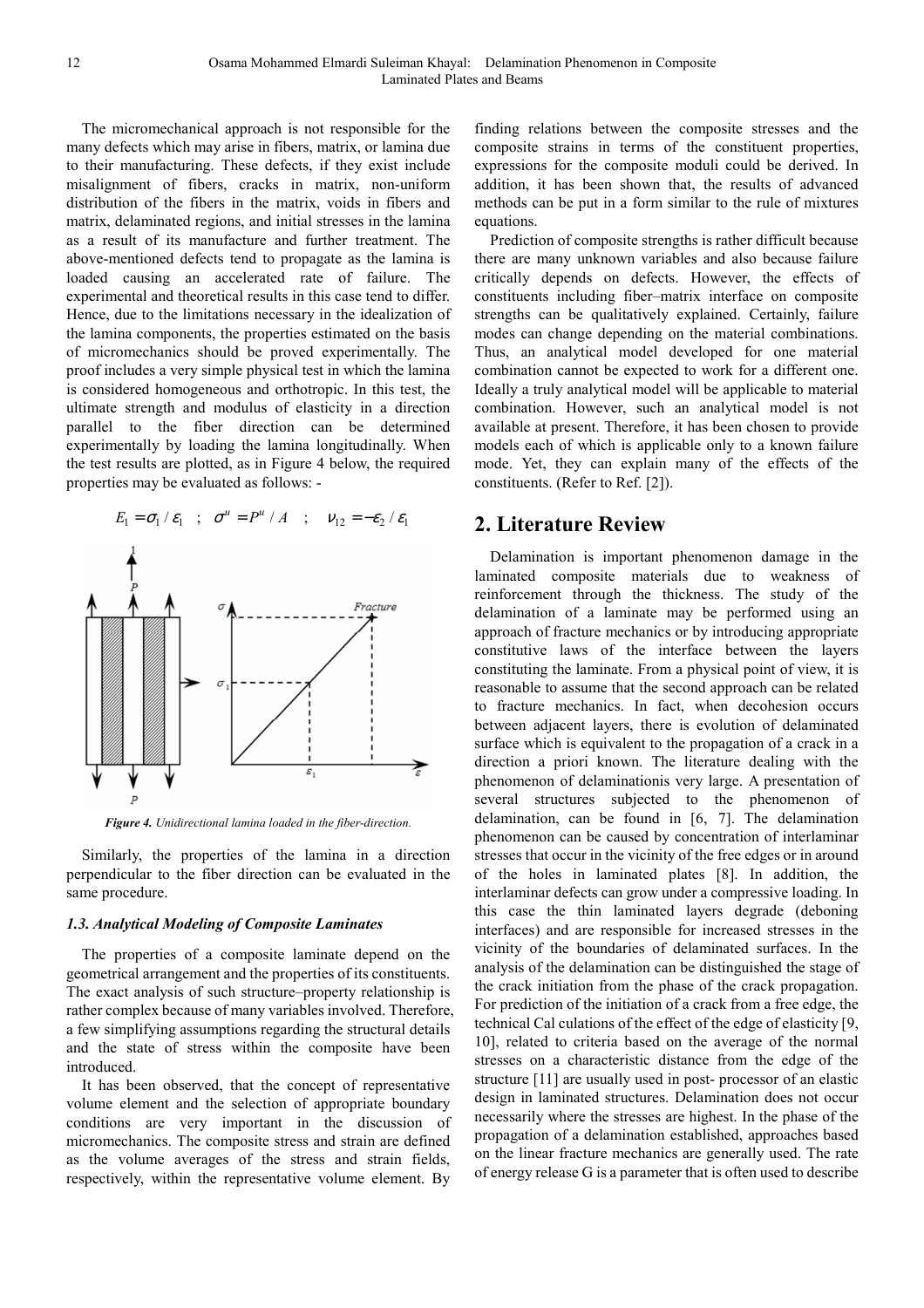the behavior of the phenomenon of delamination in composite materials and structures. G is defined as the energy released from the newly fractured surface and compared to the critical value Gc (This method is used by many authors for the study of crack propagation [12, 13], but not treat the problem of the initiation of a delamination crack. In contrary the approach of the damage mechanics of the composite can describe the initiation of delamination. The rate of energy release is calculated from the forces and nodal displacements [14] and [15]. The state equations and the evolution laws of the interface provided in the context of thermodynamics are described in [16-22]. Models of elastic and damageable interface are presented in [23-27] and generalized in [28]. In these models, special interface elements are applied in areas where the delamination phenomenon is likely to occur. Elements plane strain with cubic interpolation functions were introduced for discretization of the laminate ply [29]. Other models have been developed for modeling damage layer [30] and interface phenomena [31]. These models are based on the damage mechanics. The interface is considered as a three-dimensional medium with negligible thickness compared to the other dimensions. Therefore, the interface can be considered as two-dimensional entity witch transfers traction and displacement from one layer to the other [32]. The interface is assumed to be dependent on the fiber orientation of adjacent layers and it is assumed to be elastic and damageable. Delamination may be caused by interlaminar stress [9]. The objective of this paper is to present a method to simulate progressive delamination based on a new mixed-mode failure criterion in the context of damage mechanics. This study will highlight the positive contribution of the powder core dates incorporated in the new woven composite. The date cores powder incorporation has an increase effect of the mechanical characteristics giving to the hybrid composite a better behavior and reducing certain types of degradation like delamination.

It is important to recognize that, with the advent of composite media, certain new material imperfections can be found in composite structures in addition to the better–known imperfections that one finds in metallic structures. Thus, broken fibers, delaminated regions, cracks in the matrix material, as well as holes, foreign inclusions and small voids constitute material and structural imperfections that can exist in composite structures. Imperfections have always existed and their effect on the structural response of a system has been very significant in many cases. These imperfections can be classified into two broad categories: initial geometrical imperfections and material or constructional imperfections.

The first category includes geometrical imperfections in the structural configuration (such as a local out of roundness of a circular cylindrical shell, which makes the cylindrical shell non–circular; a small initial curvature in a flat plate or rod, which makes the structure non–flat, etc.), as well as imperfections in the loading mechanisms (such as load eccentricities; an axially loaded column is loaded at one end in such a manner that a bending moment exists at that end). The effect of these imperfections on the response of structural

systems has been investigated by many researchers and the result of these efforts can be easily found in books [3], as well as in published papers [33-50].

The second class of imperfections is equally important, but has not received as much attentions as the first class; especially as far as its effect on the buckling response characteristics is concerned. For metallic materials, one can find several studies which deal with the effect of material imperfections on the fatigue life of the structural component. Moreover, there exist a number of investigations that deal with the effect of cut–outs and holes on the stress and deformation response of thin plates. Another material imperfection is the rigid inclusion. The effect of rigid inclusions on the stress field of the medium in the neighborhood of the inclusion has received limited attention. The interested reader is referred to the bibliography of Professor Naruoka [33].

There exist two important classes of material and constructional–type imperfections, which are very important in the safe design, especially of aircraft and spacecraft. These classes consist of fatigue cracks or cracks in general and delamination in systems that employ laminates (i.e. fiber– reinforced composites). There is considerable work in the area of stress concentration at crack tips and crack propagation. Very few investigations are cited, herein, for the sake of brevity. These include primarily those dealing with plates and shells and non–isotropic construction. Some deal with cracks in metallic plates and shells [51-54]. Others deal with non– isotropic construction and investigate the effects of non– isotropy [55-60]. In all of these studies, there is no mention of the effect of the crack presence on the overall stability or instability of the system.

Finally, delamination is one of the most commonly found defects in laminated structural components. Most of the work found in the literature deals with flat configurations.

Composite structures often contain delamination. Causes of delamination are many and include tool drops, bird strikes, runway debris hits and manufacturing defects. Moreover, in some cases, especially in the vicinity of holes or close to edges in general, delamination starts because of the development of interlaminar stresses. Several analyses have been reported on the subject of edge delamination and its importance in the design of laminated structures. A few of these works are cited [61-67]. These and their cited references form a good basis for the interested reader. The type of delamination that comprises the basic and primary treatise is the one that is found to be present away from the edges (internal). This delaminating could be present before the laminate is loaded or it could develop after loading because of foreign body (birds, micrometer, and debris) impact. This is an extremely important problem especially for laminated structures that are subject to destabilizing loads (loads that can induce instability in the structure and possibly cause growth of the delamination; both of these phenomena contribute to failure of the laminate). The presence of delamination in these situations may cause local buckling and / or trigger global buckling and therefore induce a reduction in the overall load–bearing capacity of the laminated structure. The problem, because of its importance,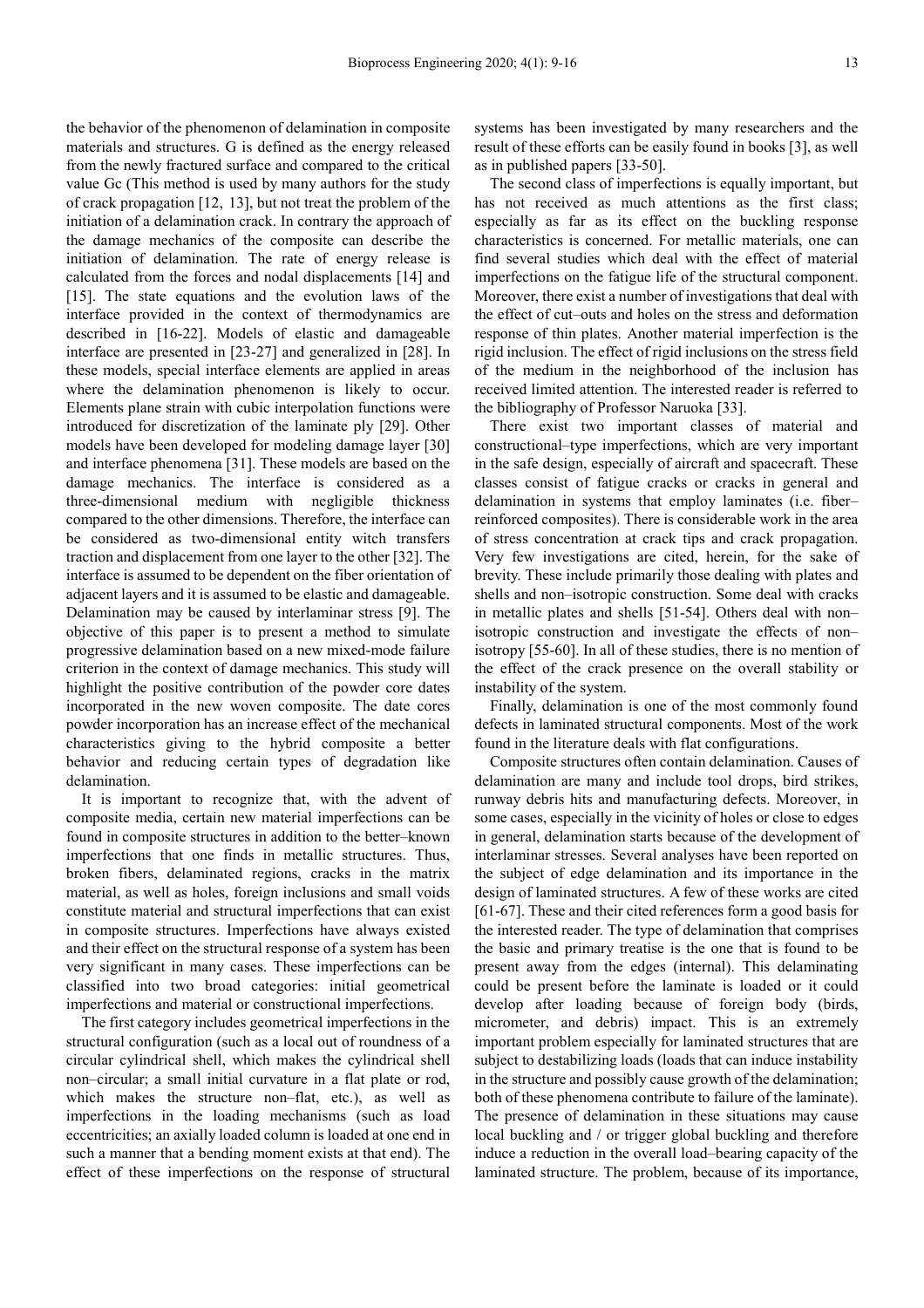has received considerable attention.

## **3. Conclusions**

Delamination is a critical failure mode in fiber-reinforced composite decks plates and beams. It may lead directly to through-thickness failure owing to interlaminar stresses caused by out of plane loading, curved or tapered geometry, or discontinuities owing to cracks, ply drops or free edges. Impact loading causes multiple delaminations, which can propagate in conjunction with sub laminate buckling, greatly reducing the residual compressive strength.

## **References**

- [1] David Roylance, ' an introduction to composite materials', Department of material science and engineering, Massachusetts Institute of Technology, Cambridge; (2000).
- [2] Stephen W. Tsai, Thomas Hahn H., ' introduction to composite materials', Technomic publishing company; (1980).
- [3] Turvey G. J., Marshall I. H., 'buckling and post buckling of composite plates', Great Britain, T. J. press Ltd, Padstow, Cornwall; (1995).
- [4] Vernon B. John, ' introduction to engineering materials', second edition; (1972).
- [5] Jan Stegmann and Erik Lund, ' notes on structural analysis of composite shell structures', Aalborg University, Denmark;  $(2001)$ .
- [6] A. C. Garg, A damage model in composite structures, Engineering Fracture Mech., 1998. vol. 29.
- [7] O. O. Ochoa. and Reddy J. N, Finite elements analysis of composites laminates, Kluwer, 1992.
- [8] S. Jain and D. C. H. Yang, Effects of federate and chisel edge on delamination in composite drilling. Processing and Manufacturing of Composite Materials, ASME PED 49. 1991. Vol. 27.
- [9] D. Engrand, Boundary layer approach to the Calculation of Transverse stresses along the Free Edge of a Symmetric Laminated Plate of Arbitrary Width under in Plane Loading, Composites Structures, 1981.
- [10] H. Dumontet., Study of Boundary layer Problem in Elastic composite Materials, M2AN, 20, 1986.
- [11] R. Y. Kim. and S. R. Sony, Delamination of Composite Laminates Stimulated by interlaminar Shear, ASTM-STP 893, 1986.
- [12] A. S. D. Wang, M. Slomania. and R. B. Bucinell, Delamination Crack Growth in Composite Laminates. Delamination and Debonding of Materials, JOHNSON W. S (Ed.), ASTMSTP, 1985.
- [13] A. S. D. WANG, Fracture Analysis of Interlaminar cracking, Interlaminar response of Composite Materials, Composite materials Series, PAGANO N. J. (Ed.) Elsevier, 1989.
- [14] D. B. Davidson., R. Kruger and M. König. Effect of stacking sequence on energy release rate distribution in

multi-directional DCB and ENF specimens. Engineering Fracture Mech., 1996. vol. 55-4.

- [15] T. K. O'Brien, Mixed-mode strain-energy-release rate effects on edge delamination of composites, In: damage in composite Materials, ASTM STP 836, ASTM, Philadelphia, PA, 1984.
- [16] M. Fremond. Adherence des solides, J. Mécan. Théor. Appl. 6, 1987.
- [17] M. Fremond. Contact with Adhesion. In Topic in Non-smooth Mechanics, Birkhäuser, 1988.
- [18] N. Point, Approche Mathématiques de problèmes à frontières libres: Application à des exemples physiques, Thèse de doctorat d'Etat Es-Sciences Mathématiques de l'Université Paris XIII, 1989.
- [19] J. M. Truong Dinh Tien, Contact avec adhérence. Thèse de Doctorat de l'Université Paris VI, 1990.
- [20] L. Ascione and D, Bruno On delamination problem of two layer plates. In unilateral problems in Structural Analysis, Springer, Berlin, 1985.
- [21] A. Girmaldi and J. N, Reddy On delamination in plates: a unilateral contact approach. In Unilateral Problems in Structural Analysis, Springer, Berlin, 1985.
- [22] PLadevèze. A damage computational method for composite structures. Computer Structures, (1992). vol. 44.
- [23] O. Allix. and P. Ladevèze, Interlaminar interface modeling for the prediction of delamination, Composites Structures, 1992.
- [24] A. Corigliano, Formulation identification and use of interface models in the numerical analysis of composite delamination, Int. J. Solids Structures, 1993. vol. 30.
- [25] J. C. Schellekens and DE R. Borst, Free edge delamination in carbon epoxy laminates: A novel numerical/experimental approach, Composites Structures, 1993. vol. 28.
- [26] Leandro José da Silva1, TúlioHallak Panzera, André Luis Christoforo, Luís Miguel Pereira Durão, Francisco Antonio Rocco Lahr, Numerical and Experimental Analyses of Bio composites Reinforced with Natural Fibers, International Journal of Materials Engineering 2012, 2 (4): 43-49.
- [27] D. Benzerga, A. Haddi., ASeddak. and ALavie, mixed-mode damage model for delamination growth applied to a new woven composite, Computational Materials Science, 2008. vol. 41, pp. 515–521.
- [28] P. Ladevèze and E. Ledantec, Damage modeling of the elementary ply for laminated composites, Composites Sciences and technology, 1992. vol. 43.
- [29] O. Alix and P. Ladevèze, Interlaminar Interface modeling for Prediction of Delamination, Composites Structures, 1992. vol. 22.
- [30] F. Gruttmann and W. Wagner, On the numerical analysis of local effects, Composites structures, 1994. vol. 29.
- [31] J. C. Simo and M. S. Rifai. A, class of mixed assumed strain methods and the method of incompatible modes, Int. Num. Meth. Eng, 1990. vol. 29.
- [32] P. P. Camanho, C. G. Dàvila and D. R Ambur, Numerical Simulation of Delamination Growth in Composite Materials. NASA/TP -211041, 2001.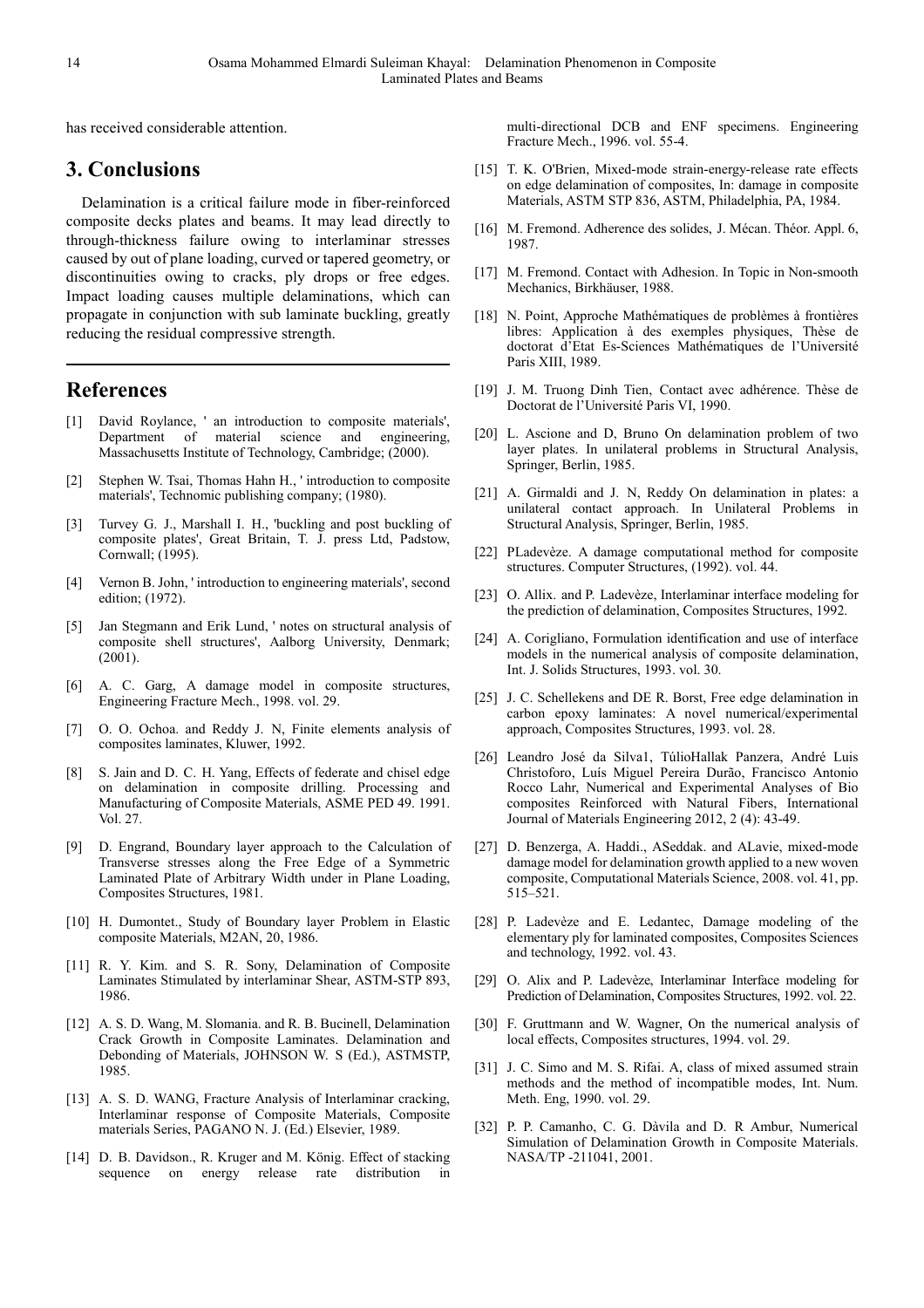- [33] Naruoka M., 'Bibliography on theory of plates', Gihodo, Tokyo; (1981).
- [34] Winterstetter Th. A. and Schmidt H., 'Stability of circular cylindrical steel shells under combined loading', Thin–walled structures; (2002), 40: PP. (893–909).
- [35] Pircher M., and Bridge R., 'The influence of circumferential weld– induced imperfections on the buckling of silos and tanks', Journal of constructional steel research; (2001), 57 (5): PP. (569–580).
- [36] Deml M., and Wunderlich W.,' Direct evaluation of the worst imperfection shape in shell buckling', Computer methods in applied mechanics and engineering; (1997), 149 [1–4]: PP. (201–222).
- [37] Arbocz J., and Starnes J. H.,' Future directions and challenges in shell stability analysis', Thin–walled structures; (2002), 40: PP. (729–754).
- [38] Arbocz J.,' The effect of imperfect boundary conditions on the collapse behavior of anisotropic shells', International Journal of solids and structures; (2000), 37: PP. (6891–6915).
- [39] Huhne C., Zimmermann R., Rolfes R., and Geier B., 'loading imperfections–experiments and Computations', Euromech Colloquium 424; (2001), the Netherlands.
- [40] Geier B., Klein H., and Zimmermann R.,' Buckling tests with axially Compressed unstiffened cylindrical shells made from CFRP', proceedings, International Colloquium on buckling of shell structures on land, in the sea, and in the air, Elsevier applied sciences; (1991), London and New York: PP. (498–507).
- [41] Geier B., Klein H., and Zimmermann,' Experiments on buckling of CFRP Cylindrical shells under non–uniform axial load', proceedings of international conference on Composites engineering; (1994).
- [42] Albus J., Gomez–Garcia J., and oery H.,' Control of assembly induced stresses and deformations due to the waviness of the interface flanges of the ESC–An upper stage', 52nd International astronautical congress; (2001), Toulouse, France.
- [43] Zimmermann R.,' Buckling research for imperfection tolerant fiber composite structures', proceeding of the conference on spacecraft structures, material and mechanical testing, Nordwijk, The Netherlands: (1996).
- [44] Meyer–Piening H. R., Farshad M., Geier B., and Zimmermann, 'Buckling loads of CFRP Composite cylinders under combined axial and torsion loading–experiments and computations', Composite structures; (2001), 52: PP. (427–435).
- [45] CMH–17 (Composite Material Handbook–17), Material science corporation; (2010).
- [46] Guo S. J.,' Stress concentration and buckling behaviour of shear loaded composite panels with reinforced cutouts', Composite structures;( 2007): PP. (1–9).
- [47] Remmers J. J. C., and de Borst R.,' Delamination buckling of fiber–metal laminates', Composite science and technology; (2001): PP. (2207–2213).
- [48] Vit obdrzalek, and Jan Vrbka,' Buckling and post buckling of a large delaminated plate subjected to shear loading', Engineering mechanics, vol. 16; (2009), No. 4: PP. (297–312).
- [49] Vit obdrzalek, and Jan Vrbka,' On buckling of a plate with multiple delaminations', Engineering mechanics, vol. 17; (2010), No. 1: PP. (37–47).
- [50] Keiichi Nemoto, Hirakazu Kasuya, Hisao Kikugawa, and Takashi Asaka,' post buckling behavior of composite laminated plates with initial imperfections under biaxial compression', Materials transactions, vol. 50, No. 2; (2009): PP. (299–304).
- [51] Takao Y., Taya M., and Chou T. W.,' Stress field due to cylindrical inclusion with constant axial Eigen strain in an infinite elastic body', Journal of applied mechanics; (1981), 48 (4): PP. (853–858).
- [52] Lakshminarayana H. V., and Murthy M. V. V.,' On stresses around an arbitrarily oriented Crack in cylindrical shell', International Journal of fracture; (1976), 12 (4): PP. (547–566).
- [53] Twee J., and Rooke D. P.' The stress intensity factor for a crack at the edge of a loaded hole', International Journal of solids and structures; (1979), 15: PP. (899–906).
- [54] Dyshel M. S.,' Fracture of plates with cracks under tension after loss of stability', Journal of applied mathematics and mechanics (PMM); (1981), 17 (4): PP. (77–83).
- [55] Erdogan F., Ratwani M., and Yuceoglu U.,' On the effect of orthotropy in cracked cylindrical plates', International Journal of fracture; (1974), 10 (4): PP. (369–374).
- [56] Krenk S.,' Influence of transverse shear on an axial crack in a cylindrical shell', International Journal of fracture; (1978), 14 (2): PP. (123–142).
- [57] Delale F., and Erdogan F.,' Effect of transverse shear and material orthotropy in a cracked spherical cap', International Journal of solids and structures; (1979), 15: PP. (907–926).
- [58] Lakshminarayana H. V., and Murthy M. V. V, On a finite element model for the analysis of through cracks in laminated anisotropic cylindrical shells', Engineering fracture mechanics; (1981), 14 (4): PP. (697–712).
- [59] Theocaris P. S., and Milios J.,' Crack–arrest at a bimaterial interface', International Journal of solids and structures; (1981), 17: PP. (217–230).
- [60] Rogers T. G.,' Crack extension and energy release rates in finitely deformed sheet reinforced with inextensible fibers', International Journal of solids and structures; (1982), 18: PP.  $(705 - 721)$ .
- [61] Kachanov L. M.,' Separation failure of composite materials', polymer mechanics; (1976), 6 (12): PP. (812–815).
- [62] Williams J. G., and et al.,' Recent developments in the design, testing and impact damage–tolerance of stiffened composite plates', Nasa TM 80077; (1979), April.
- [63] Wilkins D. J, and et al.,' characterizing delamination growth in graphite–epoxy', Damage in composite materials; (1982): PP.  $(168 - 183)$ .
- [64] Wang S. S.,' Edge delamination in angle–ply composite laminates', AIAA Journal; (1984), 22 (2): PP. (256–264).
- [65] Scott W. Beckwith,' Manufacturing defects in composite structures', Sample Journal, volume 48, No. 5; September/October (2012).
- [66] M. Vable,' Stability of columns', Mechanics of materials; (2014): chapter eleven: PP. (496–528).
- [67] CPNI EBP,' Influence of delamination of laminated glass on its blast performance', July (2013).